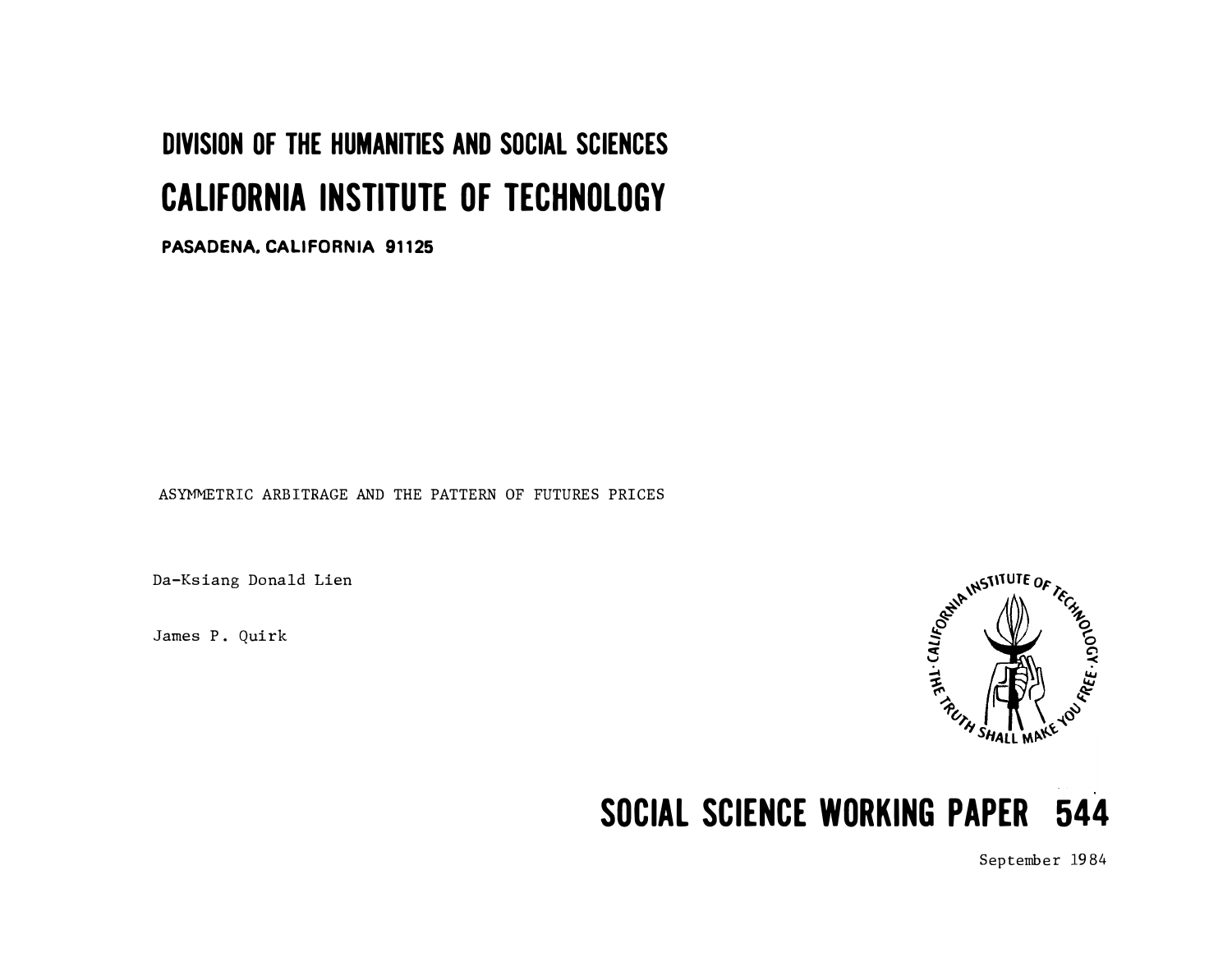#### ASYMMETRIC ARBITRAGE AND THE PATTERN OF FUTURES PRICES

Da-Ksiang Donald Lien and James P. Quirk California Institute of Technology

#### ABSTRACT

state of affairs on futures markets, there have been several theoretical explanations for its existence. In particular, Fort and Quirk have shown that the "Houthakker effect" can lead to a backwardation equilibrium. In this paper, we consider another argument for backwardation suggested by Houthakker, namely, asymmetric arbitrage. Our conclusions are generally negative, despite its intuitive appeal. Specifically, in a world with an equal number of short and long hedgers, with identical utility functions and densities over cash and futures prices, if the futures market is a forward market, then in a rational expectations framework, asymmetric arbitrage has no effect on the pattern of futures (or cash) prices. If we are dealing with a true futures market, under the above assumptions, arbitrage will act to encourage short hedging and to discourage long hedging only under some restrictive conditions. Moreover, further quantitative restrictions must be imposed in order to derive a backwardation equilibrium under asymmetric arbitrage.

### ASYMMETRIC ARBITRAGE AND THE PATTERN OF FUTURES PRICES<sup>®</sup>

Da-Ksiang Donald Lien and James P. Quirk California Institute of Technology

#### (September S, 1984)

#### 1. Introduction

Since Keynes first argued that backwardation was the normal **It is now over sixty years since Keynes** (1930) first argued that the "normal" state of affairs on futures markets was one of backwardation, here interpreted as a situation in which the current price of a futures contract is less than its expected price at maturity of the futures contract. Keynes argued that short hedgers (long in the cash market, short in the futures market) would pay a risk premium to speculators, this premium representing the degree of backwardation in the market. Keynes did not explain why it was that only short hedgers, and not both short and long hedgers, would have to pay such a premium. (Long hedgers are long in the futures market and short in the cash market). Later, Hicks (1965) argued that a preponderance of short over long hedgers was to be expected because purchasers of inputs have more possibilities of substitution available to them than do the producers of a commodity. Kaldor (1939) admitted the possibility of an excess of long over short hedging on the market, in part because of the quantity risks that a producer exposes himself to if he engages in a hedge to avoid price risks. In the more recent literature, backwardation and the preponderance of short over long hedging has been attributed to information asymmetries (Danthine (1978)), to a highly elastic demand for the final good (Macminn, \*This research was supported in part under NSF Grant #SES-8319960.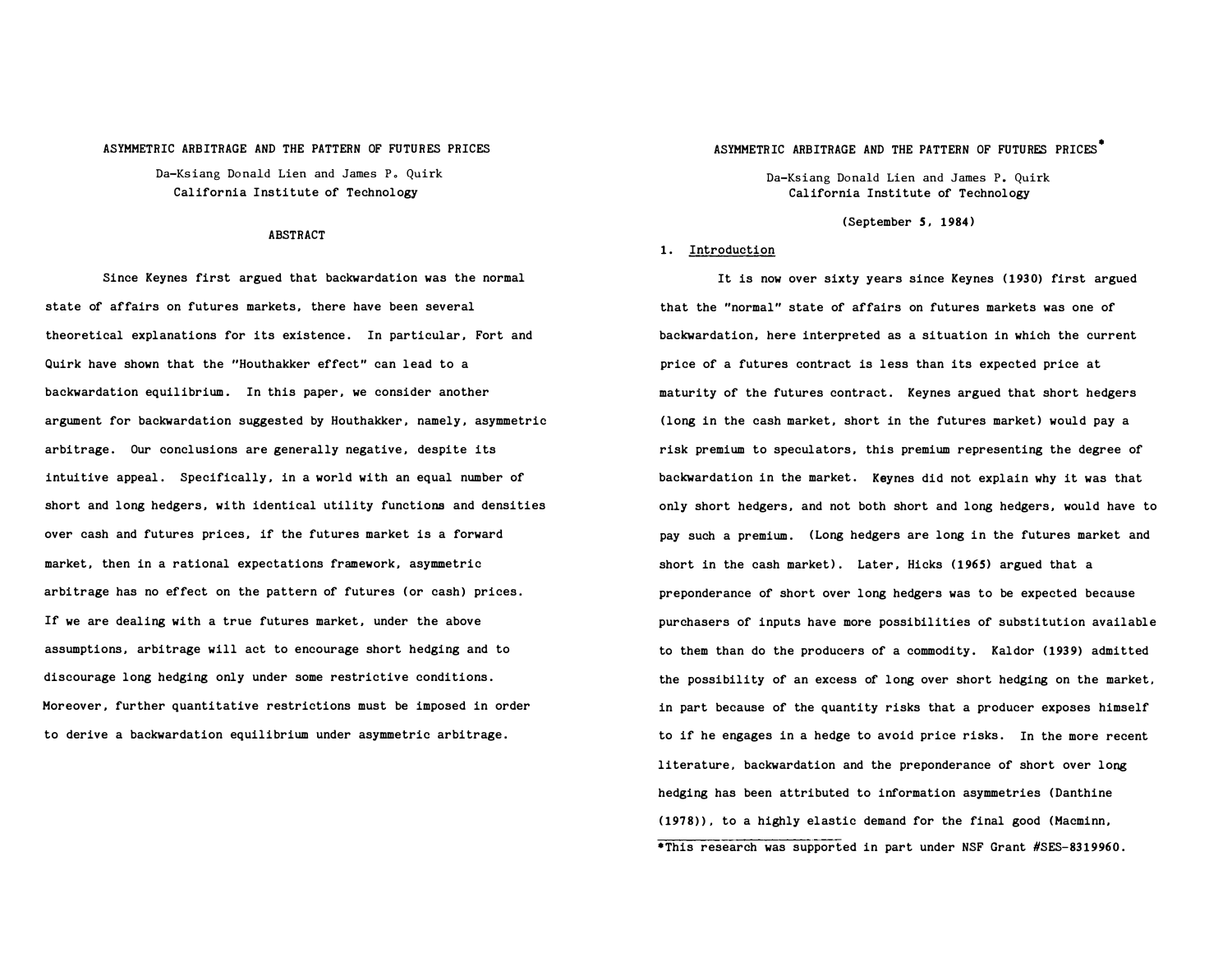Morgan and Smith (1984)) or to the fact that futures contracts provide poor consumption hedges (Richard and Sundaresan (1981)), and sometimes backwardation is simply imposed ad hoc as a condition of the model describing the futures market (Baesel and Grant (1982)).

In this paper, we explore an explanation for backwardation advanced by Houthakker (1959), namely the idea that arbitrage on the futures market is asymmetric in such a way as to favor short hedgers over long hedgers. The idea here is that at any point in time, the futures price cannot exceed the cash price plus carrying costs to the maturity date of the futures contract, since otherwise there is a riskless profit to be earned by selling a futures contract, buying cash and storing to deliver on the futures. Arbitrage thus provides an upper limit on the amount by which the futures price can exceed the cash price, but there is no corresponding arbitrage operation available to limit the amount by which the cash price can exceed the futures price.

Actually, Houthakker suggested two explanations for backwardation in his seminal work of the 1950s and 1960s, the second being the tendency for the delivery options admissible under a futures contract to be better substitutes for one another at low than at high cash prices. In a recent paper, Fort and Quirk (1984) show that under an appropriate specification of such a "Houthakker effect," a backwardation equilibrium can be constructed, even when there is an equal number of short and long hedgers on the market, with identical utility functions and densities over cash and futures prices.

Briefly, our results in the present paper are the following. In a world with an equal number of short and long hedgers, with identical utility functions and densities over cash and futures prices, then asymmetric arbitrage has no effect on the pattern of cash and futures prices when the futures market is in fact a forward market, that is, a market in which the cash and futures prices are identically equal at maturity of the futures contract. In such a world, under rational expectations, the resulting equilibrium is a martingale equilibrium in the futures market (current price of the futures contract equals its expected price next period), with the current futures price equal to the current cash price plus carrying costs to maturity of the futures contract.

The situation is different in a true futures market, that is, a market in which there are two or more delivery options admissible under the futures contract, the options being less than perfect substitutes for one another.

In a true futures market, the effect of asymmetric arbitrage on a previous martingale equilibrium is indeterminate in the general case; it might be to produce a backwardation equilibrium, or a contango, or no change at all. Given an arbitrary symmetric joint density over the cash and futures prices and given an arbitrary concave utility function for traders. the introduction of asymmetric arbitrage does not even necessarily encourage short hedging and discourage long hedging, despite the intuitive appeal of Houthakker's argument. For one very special case, that of a uniform density with

2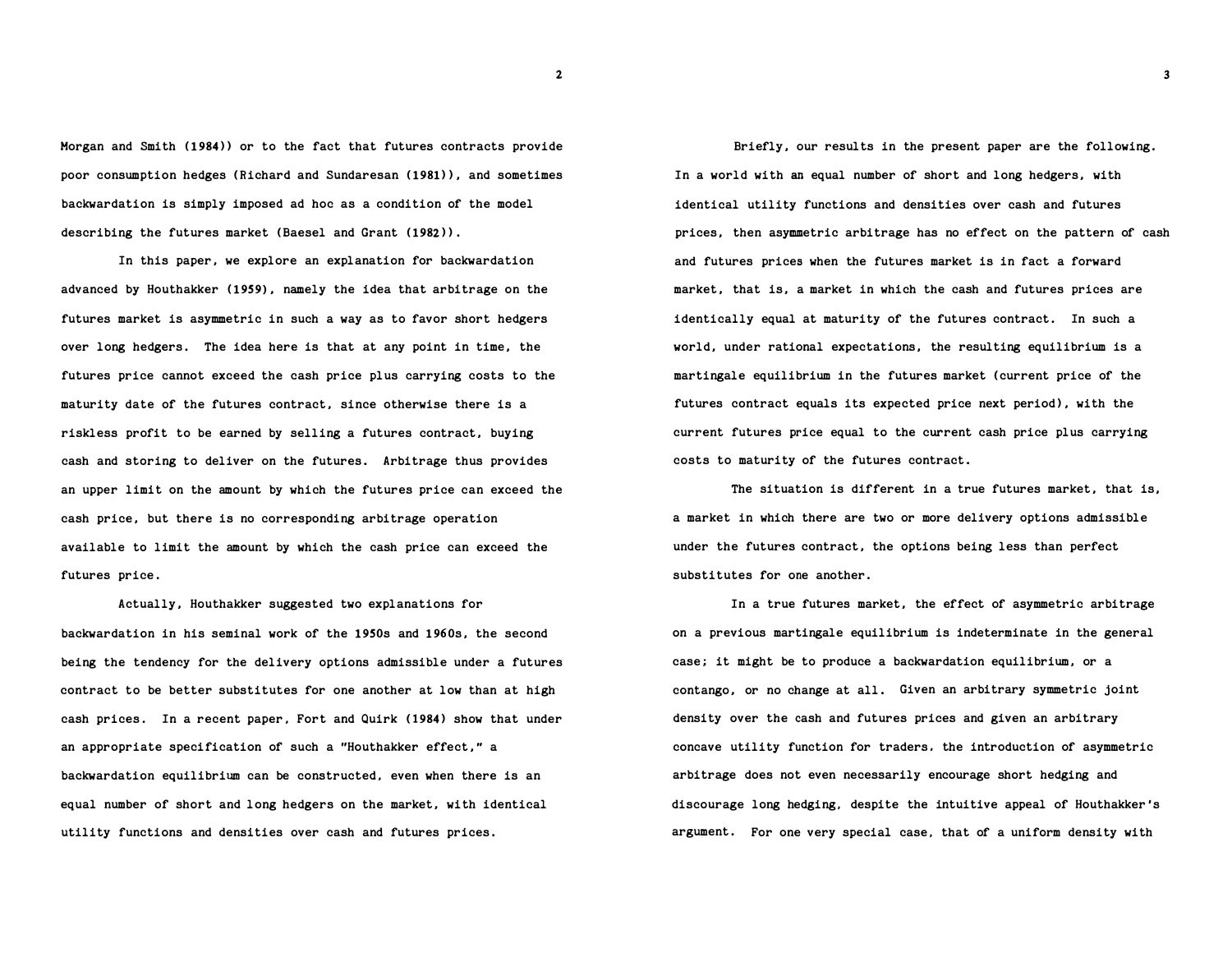the utility function satisfying constant or decreasing absolute risk aversion, we show that Houthakker's conjecture concerning the effect of aymmetric arbitrage on hedging patterns holds, so long as cash and futures commitments are technical complements for one another. But even in this special case, additional restrictions need to be imposed to guarantee a backwardation equilibrium. Moreover, imposing a rational expectations framework on the model of the futures market implies that given a T-period futures contract, the effects of asymmetric arbitrage show up only in the futures markets for periods T-1 and T while in earlier periods, the futures market behaves like a forward market. In effect, rational expectations, by precluding the possibility of capital gains by traders in earlier periods, rules out speculation as a market force during those periods.

The upshot of all this is that, despite its intuitive appeal, Houthakker's argument for backwardation based on asymmetry of arbitrage has no standing when the market is a forward market, and is at best highly conjectural when applied to a true futures market.

#### 2. The Model

We consider a world in which there is a futures market as well as cash markets in the commodity options deliverable under the futures contract. This is a T period  $(t = 0,1,2,...,T)$  world. There is one futures contract available, maturing at time T. Traders on the futures market are long (L) hedgers, short (S) hedgers, and speculators. All traders are assumed to have the same strictly

concave utility function over income, and the same probability beliefs concerning futures and cash prices for periods in the future.

Let  $p_t^C$  denote the cash price at time t of a commodity option deliverable under the futures contract. Let  $p_t^f$  denote the price of the futures contract at time t.  $W_t^S$  and  $W_t^L$  are the cash commitments at time t of each short and long hedger, and  $V_t^S$ ,  $V_t^L$  are their futures commitments at time t.  $\pi_t^S$ ,  $\pi_t^L$  denote the profits of short and long hedgers over the period beginning at time t-1 and ending at time t, given by

$$
\pi_{t}^{S} = (\mathbf{p}_{t}^{c} - \mathbf{p}_{t-1}^{c}) \mathbf{W}_{t-1}^{S} + (\mathbf{p}_{t-1}^{f} - \mathbf{p}_{t}^{f}) \mathbf{V}_{t-1}^{S} - \mathbf{k}_{t-1} (\mathbf{W}_{t-1}^{S}) + \pi_{t}^{*}
$$
\n
$$
\pi_{t}^{L} = (\mathbf{p}_{t-1}^{c} - \mathbf{p}_{t}^{c}) \mathbf{W}_{t-1}^{L} + (\mathbf{p}_{t}^{f} - \mathbf{p}_{t-1}^{f}) \mathbf{V}_{t-1}^{L} + \mathbf{k}_{t-1} (\mathbf{W}_{t-1}^{L}) + \pi_{t}^{*}
$$
\n(1)

In these expressions, short hedgers are viewed as elevator operators and long hedgers are viewed as millers. Thus short hedgers buy cash wheat to store it, and sell futures contracts to hedge their cash commitments. Long hedgers are assumed to undertake commitments to deliver flour in the future at a wheat-equivalent price equal to the current cash price plus carrying costs. They buy the cash wheat required for milling at the time that flour is to be delivered, hedging these projected wheat purchases by current purchases of futures. Both long and short hedgers are assumed to terminate their cash and futures positions at time t, the end of the period.  $k_{t-1}$  (') is a strictly concave function representing the "carrying costs" associated with cash commitments, including convenience yield as well as interest, warehousing. insurance and the like, associated with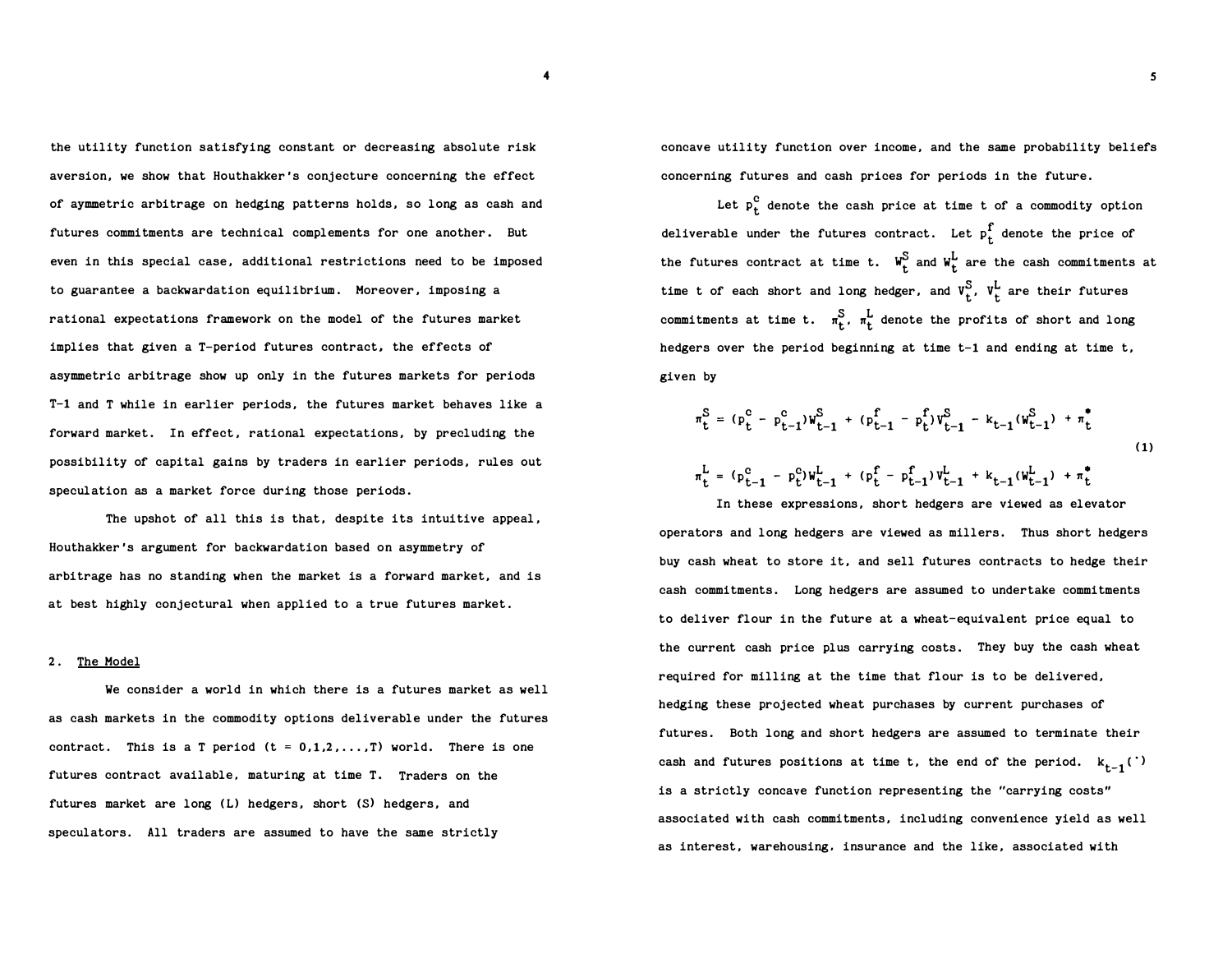carrying a unit of the commodity during the t<sup>th</sup> period. For symmetry, the  $k_{t-1}$ (') function is assumed to be the same for both short and long hedgers.  $\pi_{\mathbf{t}}^*$  is profits from activities not directly related to the cash and futures commitments, and again for symmetry is assumed to be the same for both short and long hedgers.

The objective functions for the hedgers are then given by

$$
Eu^{S} = \sum_{t=1}^{T} \delta^{t} Eu(\pi_{t}^{S})
$$
  
\n
$$
Eu^{L} = \sum_{t=1}^{T} \delta^{t} Eu(\pi_{t}^{L})
$$
\n(2)

where  $\delta$  is a discount factor.

The timing of decisions is the following. At time  $t = 0$ ,  $p_0^f$ and  $p_{0}^{c}$  are known and the cash and futures commitments  $W_{0}^{S}$ ,  $W_{0}^{L}$ ,  $V_{0}^{S}$ ,  $V_{0}^{L}$ are undertaken. At time  $t = 1$ , the cash and futures markets reopen and  $p_1^f, p_1^c$  are known at the time that  $W_1^S, W_1^L, V_1^S, V_1^L$  are undertaken. The process continues for  $t = 2,...,T - 1$ . Finally, at time  $t = T$ , the horizon ends with the futures contract maturing and with the cash and futures market again open.

It is assumed that the commodity in question is a seasonal good. Time  $t = 0$  can be thought of as the harvest time, with no harvest occurring again until after time  $t = T$ . Thus all of the commodity available for use at time  $t = 1$  to  $t = T$  is represented by the cash commitments of short hedgers (elevator operators) at time  $t = 0$ . Similarly, it is assumed that all of the commitments for consumption at  $t = 1$  to  $t = T$  are represented by the cash commitments of long hedgers (millers) at time  $t = 0$ . Assuming an equal number of identical short and long hedgers, we have the following market clearing conditions.

Cash Markets:

$$
W_{t}^{S} = W_{t}^{L}, t = 0, 1, ..., T - 1
$$
 (3)

Futures Markets:

$$
v_{t}^{S} = v_{t}^{L} + v_{t}^{spec}, t = 0, 1, ..., T - 1
$$
 (4)

where  $V_t^{Spec}$ ,  $t = 0,1,2,...,T-1$  is the amount of purchases of futures contracts by pure speculators. Speculators buy futures whenever expected profits from purchases are positive  $(\text{Ep}_{t}^{\text{f}} > p_{t-1}^{\text{f}})$  and sell futures whenever expected profits from sales are positive  $(Ep_t^f \nmid p_{t-1}^f)$ . We assume that the aggregate (excess) demand functions for futures by speculators are of less than infinite elasticity.

In describing the pattern of prices on the futures market, we use the following terminology. The futures market attains a martingale equilibrium at time  $t - 1$  if the market clearing prices  $p_{t-1}^r$ ,  $p_t^r$  satisfy the condition:

$$
E(p_t^f | p_{t-1}^f) = p_{t-1}^f.
$$
 (5)

The futures market is said to exhibit backwardation at time  $t - 1$ , if

$$
E(p_t^f|p_{t-1}^f) > p_{t-1}^f.
$$
\n
$$
(6)
$$

Similarly, the futures market exhibits a contango at time

$$
t - 1 \text{ if}
$$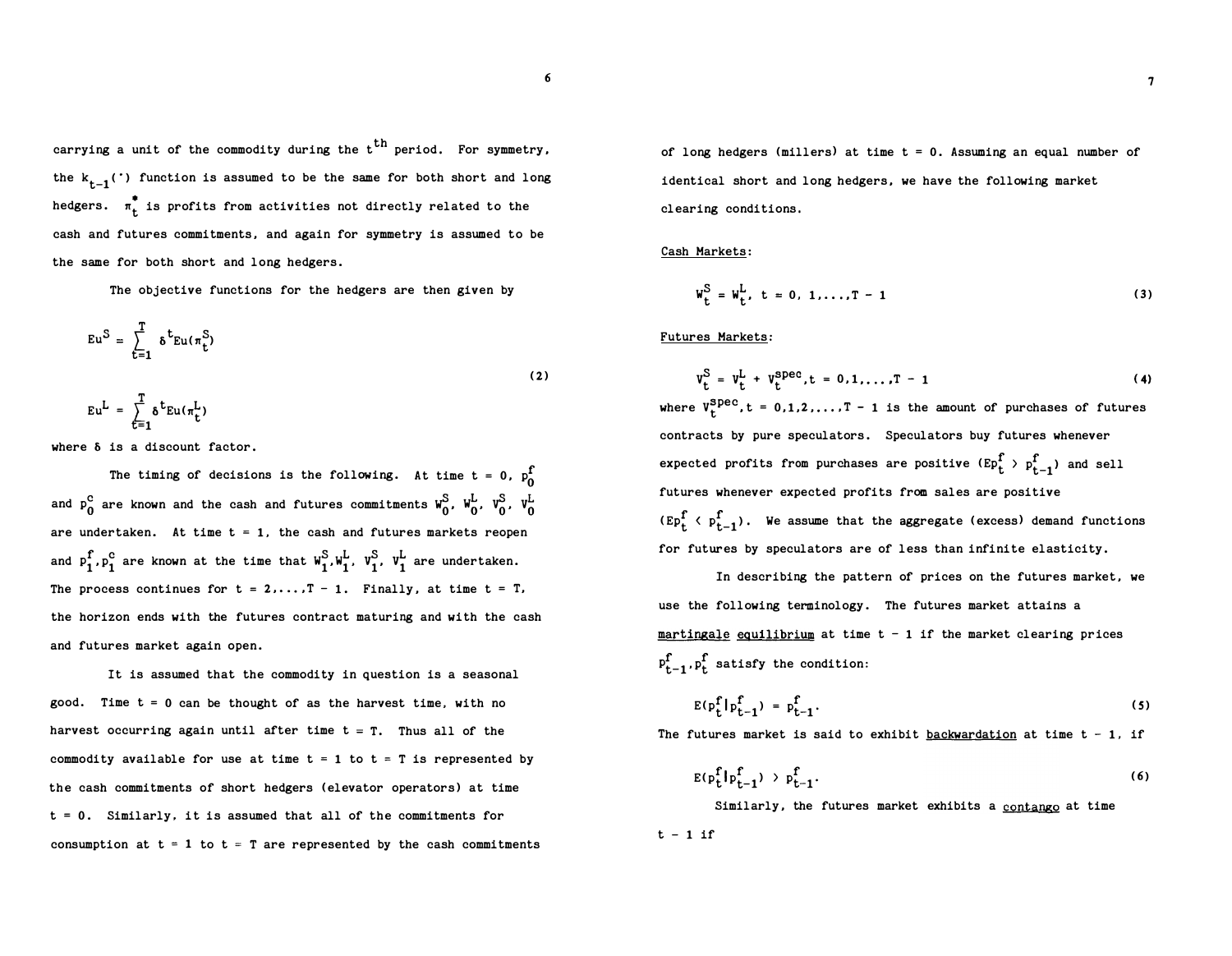$$
E(\mathbf{p}_t^f|\mathbf{p}_{t-1}^f) \le \mathbf{p}_{t-1}^f. \tag{7}
$$

In analyzing the effect of asymmetric arbitrage on the pattern of prices on the futures market, it is helpful to distinguish between two cases, the case of a forward market, and the case of a "true" futures market. A forward market is one where there is only one option deliverable under the futures contract, so that  $p_{\text{t}}^{\text{c}} = p_{\text{t}}^{\text{f}}$  is known to be the relationship that will hold at time T between the market clearing prices on the cash and futures markets. This is the case where "perfect hedges" occur, and is the case typically studied in the theoretical literature dealing with futures markets  $(e, g, g, g)$ Anderson and Danthine (1983)). In contrast, if two or more options are deliverable under a futures contract, with the options being less than perfect substitutes for one another, then we have the case of a "true" futures market.

Because choice of the option to deliver under the futures contract is up to the seller, buyers and sellers in a true futures market know that what will be delivered under the futures contract will be that option with the lowest cash price at time T. Hence arbitrage ensures that the relationship between equilibrium prices of the futures and any delivery option at time  $t = T$  in a true futures market takes the less restrictive form  $p_T^f \nleq p_T^c$ ; hedges now become "imperfect" and there is a nondegenerate joint pdf over  $p_T^f, p_T^c$  that must be analyzed in examining the time pattern of cash and futures prices.

Moreover, at any time 
$$
t \leq T
$$
, arbitrage imposes additional

constraints on the futures or forward price, through the relationship  $f \, e^c + \sum_{k}^{T-1} f'$  where  $k'$  $p_t^f \nleq p_t^c + \sum_{\tau=t} k_{\tau}$ , where  $k_{\tau}$  is the marginal cost of carrying a unit of the commodity over the  $(\tau + 1)$ st period. If this constraint were violated, then there would be a riskless profit that could be earned by selling a futures, buying a delivery option on the cash market, and then holding this option to deliver at time T under the futures contract. Because arbitrage acts only to impose an upper (but not a lower) bound on  $p_t^f$ , arbitrage is asymmetric. We first investigate the effect of asymmetric arbitrage on a forward market.

## 3. Price Patterns in a Forward Market

Since  $p_{\text{T}}^{\text{c}} = p_{\text{T}}^{\text{f}}$  is the equilibrium condition at time T in a forward market, thus at  $t = T - 1$ , cash and futures commitments of short and long hedgers are chosen under the degenerate joint density  $f(p_{\pi}^{c})$ (=  $f(p_{\pi}^{f})$ ), held in common by all traders. First order conditions for a short hedger are given by

$$
\int_{0}^{\infty} u' \left(\pi_{T}^{S}\right) \left[p_{T}^{C} - p_{T-1}^{C} - k_{T-1}' \left(w_{T-1}^{S}\right) \right] f(p_{T}^{C}) dp_{T}^{C} = 0
$$
\n
$$
\int_{0}^{\infty} u' \left(\pi_{T}^{S}\right) \left[p_{T-1}^{C} - p_{T}^{C}\right] f(p_{T}^{C}) dp_{T}^{C} = 0
$$
\n(8)

Similarly, first order conditions for the long hedger are given by

$$
\int_{0}^{\infty} u' \left(\pi_{T}^{L}\right) \left[p_{T-1}^{C} + k_{T-1}^{'}\left(W_{T-1}^{L}\right) - p_{T}^{C}\right] f(p_{T}^{C}) dp_{T}^{C} = 0
$$
\n
$$
\int_{0}^{\infty} u' \left(\pi_{T}^{L}\right) \left[p_{T}^{C} - p_{T-1}^{C}\right] f(p_{T}^{C}) dp_{T}^{C} = 0
$$
\n(9)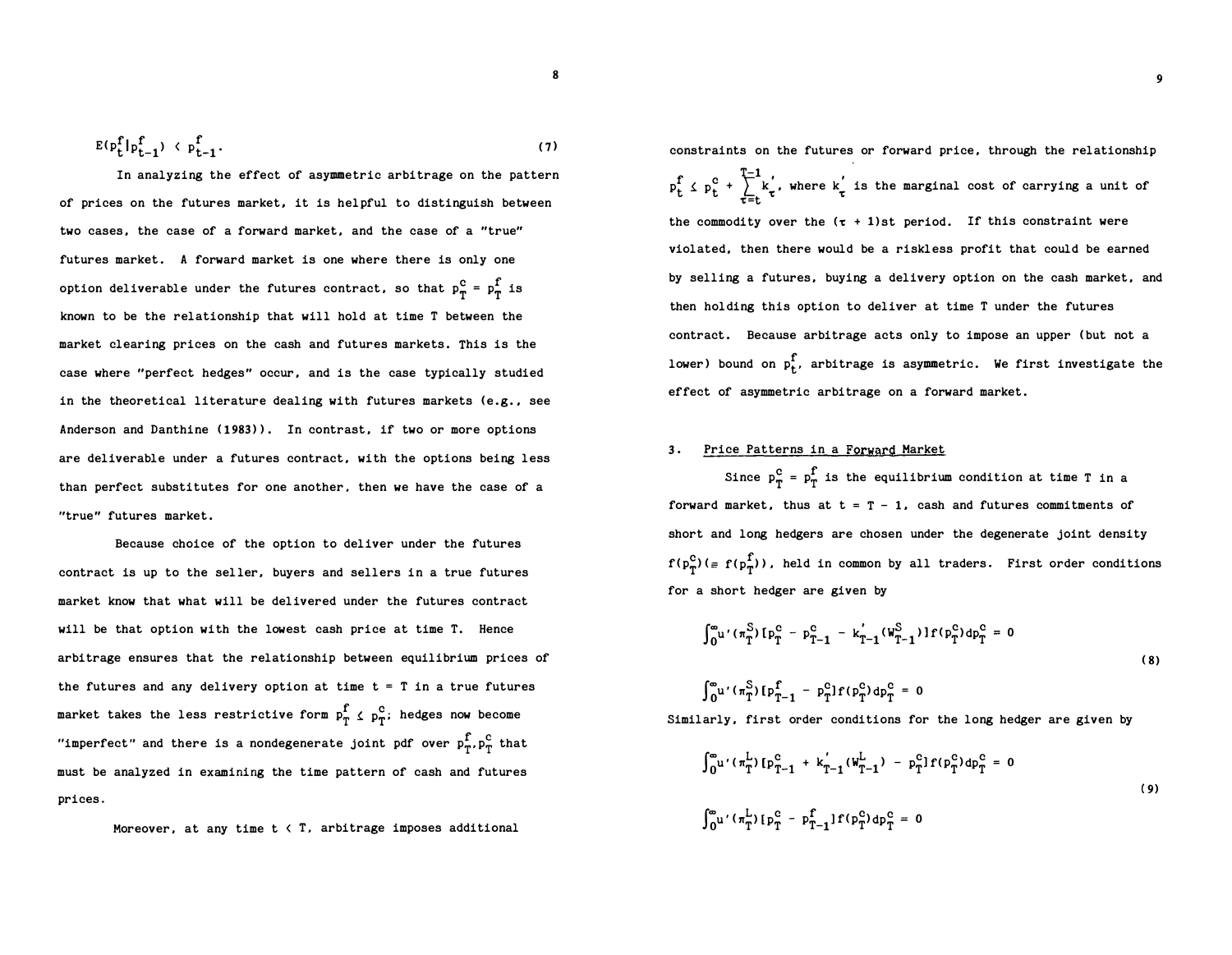Consider as a possible candidate for equilibrium in the  $t = T - 1$  cash and futures market the following price and commitment pattern:

$$
p_{T-1}^f = p_{T-1}^c + k'_{T-1}(W_{T-1}), \text{ where } W_{T-1} = W_{T-1}^S = W_{T-1}^L, V_{T-1}^S = V_{T-1}^L = W_{T-1},
$$
  
and with  $E(p_T^f | p_{T-1}^f) = p_{T-1}^f$ ,  $E(p_T^c | p_{T-1}^c) = p_{T-1}^c + k'_{T-1}(W_{T-1})$ .  
Here  $k'_{T-1}(W_{T-1})$  represents the marginal carrying cost of carrying a

unit of inventory from time  $t = T - 1$  to time  $t = T$ .

Note that combining the two first order conditions in (8) and (9) we have

$$
[\mathbf{p}_{T-1}^f - \mathbf{p}_{T-1}^c - \mathbf{k}'_{T-1}(\mathbf{w}_{T-1}^S)] = 0.
$$
  

$$
[\mathbf{p}_{T-1}^f - \mathbf{p}_{T-1}^c - \mathbf{k}'_{T-1}(\mathbf{w}_{T-1}^L)] = 0.
$$

Since  $k_{T-1}$  is strictly concave, we have  $W_{T-1}^S = W_{T-1}^L = W_{T-1}$ , which satisfies the cash market equilibrium condition in (3).

Further, integrate the first integral in (8) by parts to obtain

$$
u'(\pi_{T}^{S}) \int_{0}^{p_{T}^{C}} [x - p_{T-1}^{C} - k'_{T-1}(W_{T-1}^{S})] f(x) dx \big|_{0}^{\infty}
$$
\n(10)

$$
-(w_{T-1}^S - v_{T-1}^S) \int_0^{\infty} u' \cdot (\pi_T^S) \int_0^{p_T} [x - p_{T-1}^C - k'_{T-1}(w_{T-1}^S)] f(x) dx dp_T^C = 0
$$
  
Given that  $E(p_T^C|p_{T-1}^C) = p_{T-1}^C + k'_{T-1}(w_{T-1})$ , strict concavity of  
u implies that  $w_{T-1}^S = v_{T-1}^S$ . A similar development establishes that  
 $w_{T-1}^L = v_{T-1}^L$ . Hence we satisfy the market clearing condition  
 $v_{T-1}^S = v_{T-1}^L$  for the futures market.

Consider next equilibrium in the time  $t = T - 2$  market.

Suppose it is common knowledge at  $t = T - 2$  that all traders have identical utility functions and identical probability beliefs about time  $t = T - 1$  and time  $t = T$  cash and futures prices. Then we claim that a rational expectations equilibrium at time  $t = T - 2$  is one such that  $p_{T-2}^f = p_{T-2}^c + k'_{T-2}(W_{T-2}) + k'_{T-1}(W_{T-1})$ , with  $E(p_{T-1}^f | p_{T-2}^f) = p_{T-2}^f$ and  $E(p_{T-1}^c | p_{T-2}^c) = p_{T-2}^c + k'_{T-2}(W_{T-2})$ . Here  $W_{T-2} = W_{T-2}^S = W_{T-2}^L$  such that  $k_{T-2} (W_{T-2}^S) = k_{T-2} (W_{T-2}^L)$ , and  $V_{T-2}^S = V_{T-2}^L = W_{T-2}$ .

The argument is much like the one above establishing the martingale property in the time  $t = T - 1$  markets. Given the common knowledge assumption, each trader knows that the equilibrium price pattern in the time  $t = T - 1$  markets is one such that  $p_{T-1}^f = p_{T-1}^c + k'_{T-1}(w_{T-1})$ . Since  $p_{T-1}^f = p_{T-1}^c + k'_{T-1}(w_{T-1})$ , again we can describe the probability beliefs of traders in terms of a degenerate density over  $p_{T-1}^c$  only, say  $g(p_{T-1}^c)$ .

First order conditions for the short hedger are then given by

$$
\int_{0}^{\infty} u^{r} (\pi_{T-1}^{S}) \left[ p_{T-1}^{C} - p_{T-2}^{C} - k_{T-2}^{r} (\mathbf{W}_{T-2}^{S}) \right] g(p_{T-1}^{C}) dp_{T-1}^{C} - 0
$$
\n(11)

$$
\int_{0}^{\infty} u' (\pi_{T-1}^{S}) [\rho_{T-2}^{f} - \rho_{T-1}^{c} - k_{T-1}^{''} (w_{T-1}^{S})] g (\rho_{T-1}^{c}) d \rho_{T-1}^{c} = 0
$$

The long hedger's first order conditions are

$$
\int_{0}^{\infty} u'( \pi_{T-1}^{L}) [p_{T-2}^{C} + k_{T-2}^{'}(w_{T-2}^{L}) - p_{T-1}^{C}] g(p_{T-1}^{C}) dp_{T-1}^{C} = 0
$$
\n(12)

$$
\int_0^\infty u' \left(\pi_{T-1}^L\right) \left[ p_{T-1}^c + k_{T-1}' \left( w_{T-1}^L \right) - p_{T-2}^f \right] g \left( p_{T-1}^c \right) dp_{T-1}^c = 0
$$
\nUsing the earlier approach, it immediately follows from (11)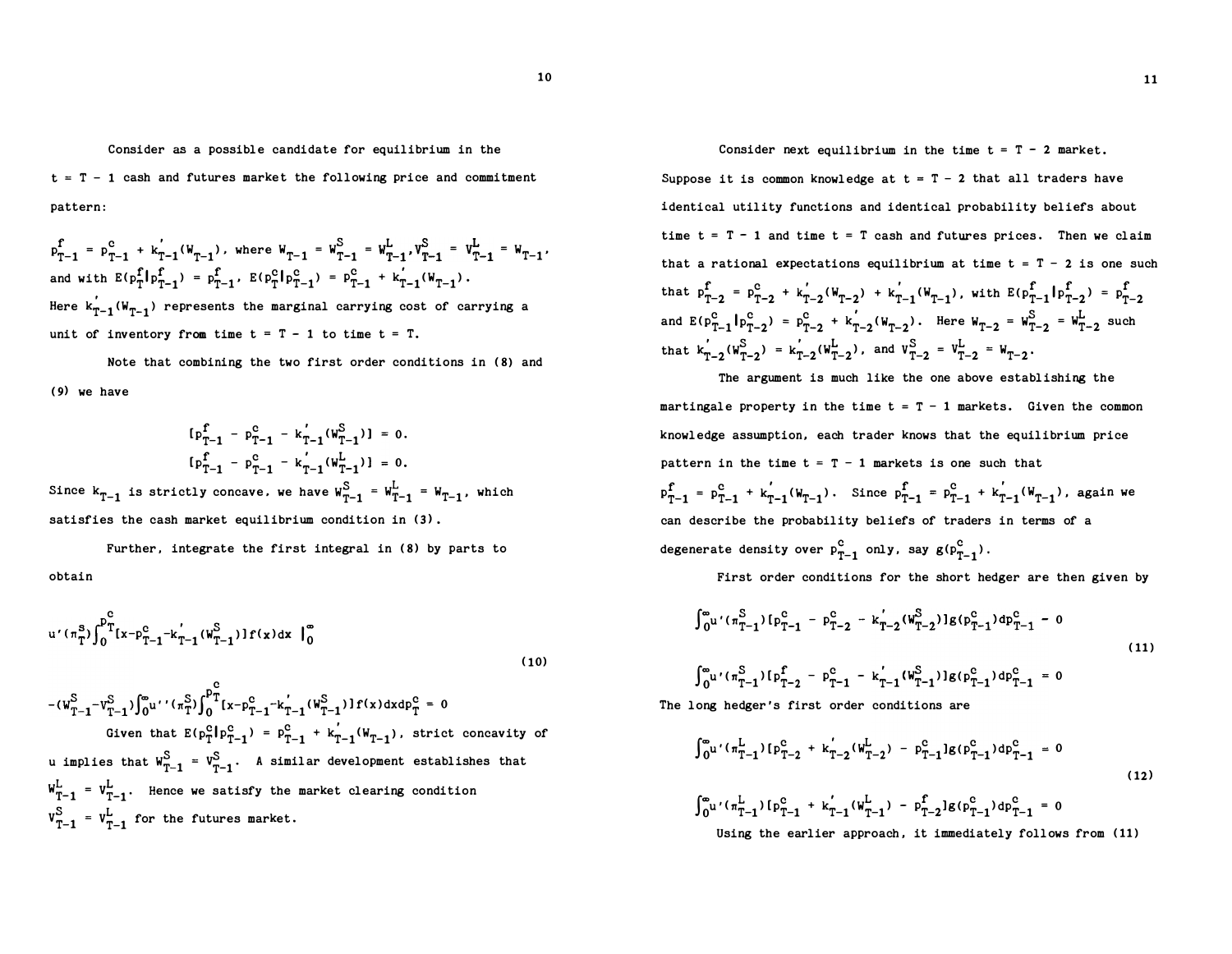and (12) that if  $W_{T-2}^S = W_{T-2}^L = W_{T-2}$  such that  $k_{T-2}^{'(W_{T-2}^S)} = k_{T-2}^{'(W_{T-2}^L)}$ , then market clearing prices in the  $t = T - 2$  markets satisfy

$$
p_{T-2}^f = p_{T-2}^c + k_{T-2}^{'}(W_{T-2}) + k_{T-1}^{'}(W_{T-1}) \text{ with } E(p_{T-1}^f|p_{T-2}^f) = p_{T-2}^f,
$$
  

$$
E(p_{T-1}^c|p_{T-2}^c) = p_{T-2}^c + k_{T-2}^{'}(W_{T-2}).
$$

Similarly, the above arguments applied to

 $t = T - 3$ ,  $T - 4$ ,..., 0. Thus we have established the following.

Proposition 1. Given a forward market with an equal number of short and long hedgers, each with identical utility functions and densities over cash and futures prices, there exists a rational expectations equilibrium which is also a martingale equilibrium, satisfying

$$
p_{t}^{f} = p_{t}^{c} + \sum_{\tau=t}^{T-1} k_{\tau}^{'}(W_{\tau}), \quad t = 0, 1, \ldots, T - 1,
$$
  
\n
$$
p_{T}^{f} = p_{T}^{c} \text{ with}
$$
  
\n
$$
E(p_{t}^{f}|p_{t-1}^{f}) = p_{t-1}^{f}, \quad t = 1, \ldots, T
$$
  
\n
$$
E(p_{t}^{c}|p_{t-1}^{c}) = p_{t-1}^{c} + k_{t}^{'}(W_{t}), \quad t = 1, 2, \ldots, T
$$
  
\n
$$
W_{t}^{S} = W_{t}^{L} = W_{t}, \quad V_{t}^{S} = V_{t}^{L} = W_{t}, \quad t = 0, 1, \ldots, T - 1.
$$

One thing to note about this rational expectations martingale equilibrium is that there is no role for Houthakker 's "asymmetric arbitrage" to play in influencing the configuration of equilibrium prices, or the decisions taken by short or long hedgers. In fact, with a forward market, the futures prices at all times  $t = 0, 1, 2, \ldots, T$ are set at the maximum levels permitted by arbitrage (futures price equals the cash price plus marginal carrying cost).

The situation is quite different once we move to a true futures market, with two or more delivery options available under the futures contract. In a true futures market, asymmetric arbitrage can impose a binding constraint on the joint pdf over the cash and futures prices, and hence can have an impact on the decisions of hedgers concerning their cash and futures commitments, which in turn has an effect on the pattern of the market clearing prices in the cash and futures markets.

Recall that in a true futures market, arbitrage ensures that  $f \circ e$  and  $f \circ e$   $f^{-1}$  $P_T^I \leq P_T^C$ , and  $P_t^I \leq P_t^C + \sum_{\tau=t} k_{\tau}$ ,  $t = 0, 1, ..., T - 1$ , but there are no corresponding constraints limiting the amount by which the cash price can exceed the futures price at any point in time.

Consider now a futures market in which arbitrage is not permitted to occur. Let  $h(p_t^c, p_t^f)$  denote the joint density over the cash and futures prices at time t in such a situation, held by all traders at time  $t - 1$ . Our approach is to first construct an equilibrium for the case where arbitrage is not permitted to occur, and then to contrast the resulting pattern of market clearing prices with that which obtains under arbitrage.

Because we wish to explore the effects of asymmetric arbitrage under as simple conditions as possible, it is convenient to begin with a set of assumptions under which the equilibrium (without arbitrage) is a martingale equilibrium. In particular, assume that the density held by traders at  $t = T - 1$  is symmetric about  $E_{T_T}^c$ ,  $E_{T_T}^f$ , and consider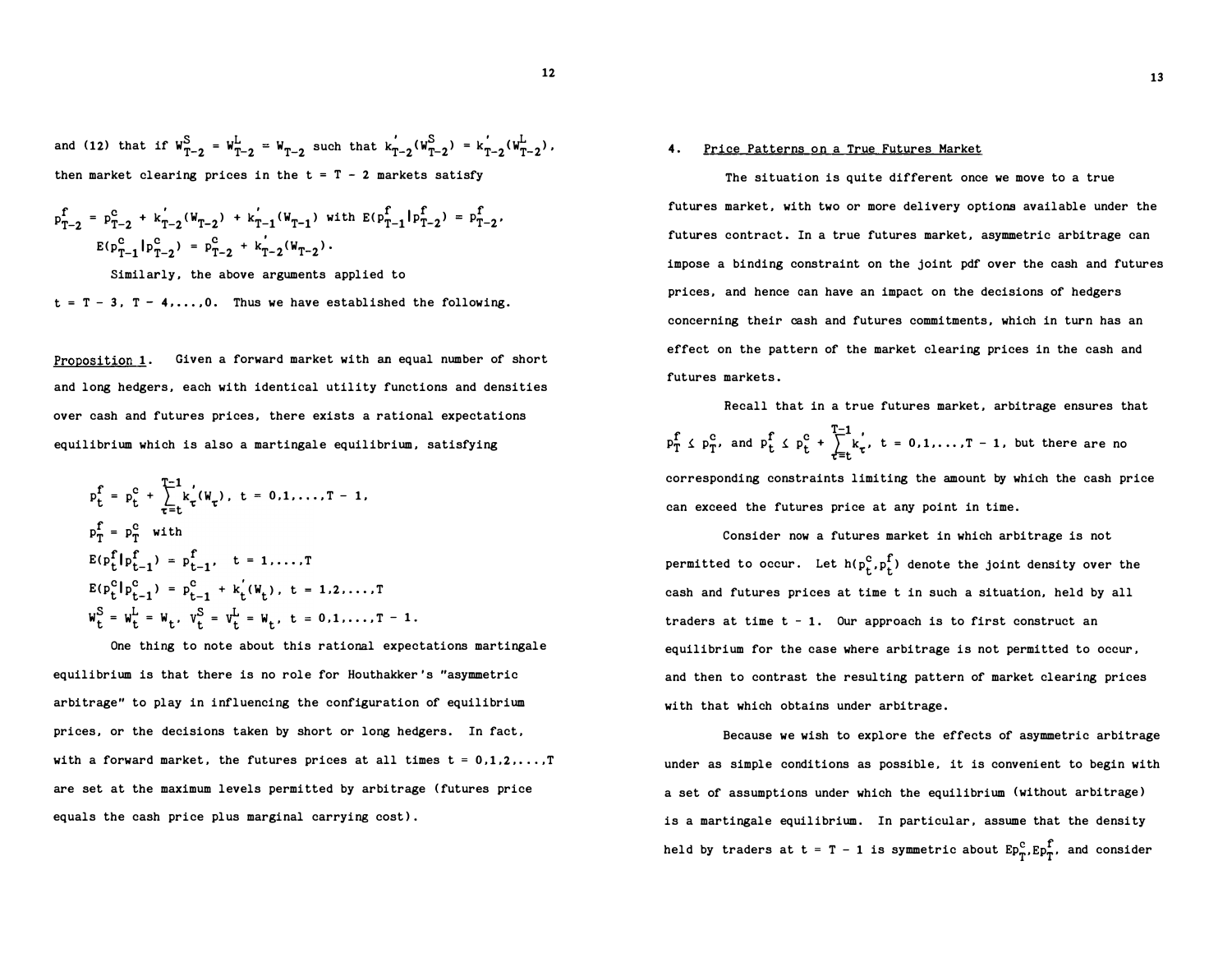as a candidate for equilibrium in the  $T - 1$  markets the price and

commitment relationship s:

$$
p_{T-1}^{f} = p_{T-1}^{c} + k'_{T-1}(W_{T-1}).
$$
  
\n
$$
E(p_{T}^{f}|p_{T-1}^{f}) = p_{T-1}^{f}, E(p_{T}^{c}|p_{T-1}^{c}) = p_{T-1}^{c} + k'_{T-1}(W_{T-1})
$$
  
\nwith  $W_{T-1}^{S} = W_{T-1}^{L} = W_{T-1}$  satisfying  $k'_{T-1}(W_{T-1}^{S}) = k'_{T-1}(W_{T-1}^{L}),$   
\nand with  $V_{T-1}^{S} = V_{T-1}^{L}.$ 

At  $t = T - 1$  the first order conditions for the short hedger

are

$$
\frac{\partial E_h u^S}{\partial w_{T-1}^S} = \int_0^\infty \int_0^\infty u' (\pi_T^S) \left[ p_T^C - p_{T-1}^C - k_{T-1}'(w_{T-1}^S) \right] h(p_T^C, p_T^f) dp_T^C dp_T^f = 0
$$
\n(13)

$$
\frac{\partial E_h u^S}{\partial v_{T-1}^S} = \int_0^\infty \int_0^\infty u' (\pi_T^S) \left[ p_{T-1}^f - p_T^f \right] h(p_T^c, p_T^f) dp_T^c dp_T^f = 0
$$

Similarly, the first order conditions for the long hedger are

$$
\frac{\partial E_{h}u^{L}}{\partial W_{T-1}^{L}} = \int_{0}^{\infty} \int_{0}^{\infty} u'( \pi_{T}^{L}) \left[ p_{T-1}^{C} + k_{T-1}'(W_{T-1}^{L}) - p_{T}^{C} \ln(p_{T}^{C}, p_{T}^{L}) dp_{T}^{C} dp_{T}^{C} = 0
$$
\n(14)

$$
\frac{\partial E_{h^u}}{\partial v_{T-1}^L} = \int_0^\infty \int_0^\infty u' \left(\pi_T^L\right) \left[ p_T^f - p_{T-1}^f \right] h \left( p_T^c, p_T^f \right) dp_T^f dp_T^c = 0
$$
\n
$$
\text{Suppose that } w_{T-1}^S = w_{T-1}^L = w_{T-1} \text{ satisfies}
$$
\n
$$
k_{T-1} \left( w_{T-1}^S \right) = k_{T-1} \left( w_{T-1}^L \right) \text{ and assume that } v_{T-1}^S = v_{T-1}^L = v_{T-1}. \text{ Let}
$$
\n
$$
x = p_T^c - E p_T^c. \quad y = p_T^f - E p_T^f. \quad \text{Then by symmetry, } h(E p_T^c + x, E p_T^f + y)
$$
\n
$$
= h(E p_T^c - x, E p_T^f - y) \text{ for all } x, y. \quad \text{We also have}
$$
\n
$$
\pi_T^S(x, y) = w_{T-1} x - v_{T-1} y + \pi_T^* = \pi_T^L(-x, -y).
$$

Rewriting the first order conditions (13) and (14), we have

$$
\frac{\partial E_{h}u^{S}}{\partial W_{T-1}^{L}} = \int_{-E_{P_{T}}C}^{\infty} \int_{-E_{P_{T}}C}^{u} (n_{T}^{S}(x,y))xh(E_{P_{T}}^{C} + x,E_{P_{T}}^{f} + y)dydx = 0
$$
\n
$$
\frac{\partial E_{h}u^{L}}{\partial W_{T-1}^{L}} = -\int_{-E_{P_{T}}C}^{\infty} \int_{-E_{P_{T}}C}^{u} (n_{T}^{L}(x,y))xh(E_{P_{T}}^{C} + x,E_{P_{T}}^{f} + y)dydx = 0 \qquad (15)
$$
\n
$$
\frac{\partial E_{h}u^{S}}{\partial V_{T-1}^{S}} = \int_{-E_{P_{T}}C}^{\infty} \int_{-E_{P_{T}}C}^{u} (n_{T}^{S}(x,y))yh(...)dydx = 0
$$
\n
$$
\frac{\partial E_{h}u^{L}}{\partial V_{T-1}^{L}} = -\int_{-E_{P_{T}}C}^{\infty} \int_{-E_{P_{T}}C}^{u} (n_{T}^{L}(x,y))yh(...)dydx = 0
$$

Clearly, by substituting  $(-x, -y)$  for  $(x, y)$  in the second and fourth equations, these reduce to the first and third. Hence market clearing in both the cash and futures markets is consistent with the first order conditions in the  $t = T - 1$  markets.

We might note that in contrast to the  $t = T - 1$  equilibrium in the case of a forward market, here there is no guarantee that all cash commitments will be hedged; all we know is that  $v_{T-1}^S = v_{T-1}^L$ .

Consider now the  $t = T - 2$  markets. Again invoking a common knowledge assump tion, all traders know that the equilibrium p attern of prices on the t = T - 1 markets will satisfy  $p_{T-1}^c = p_{T-1}^c + k_{T-1}^{'}(W_{T-1})$ . Using the line of reasoning emp loyed earlier, we can show that a rational expectations equilibrium exists on the  $t = T - 2$  markets such that  $p_{T-2}^f = p_{T-2}^c + k_{T-2}^{'(w_{T-2})} + k_{T-1}^{'(w_{T-1})}$  with  $E(p_{T-1}^f | p_{T-2}^f) = p_{T-2}^f$ . and  $E(p_{T-1}^c | p_{T-2}^c) = p_{T-2}^c + k_{T-2}^r (W_{T-2})$ , with  $W_{T-2}^S = W_{T-2}^L = W_{T-2}$ satisfying  $k_{T-2}^{'}(W_{T-2}^S) = k_{T-2}^{'}(W_{T-2}^L)$ , and with  $V_{T-2}^S = V_{T-2}^L = W_{T-2}$ . Note that we do not require symmetry of the density over time  $t = T - 1$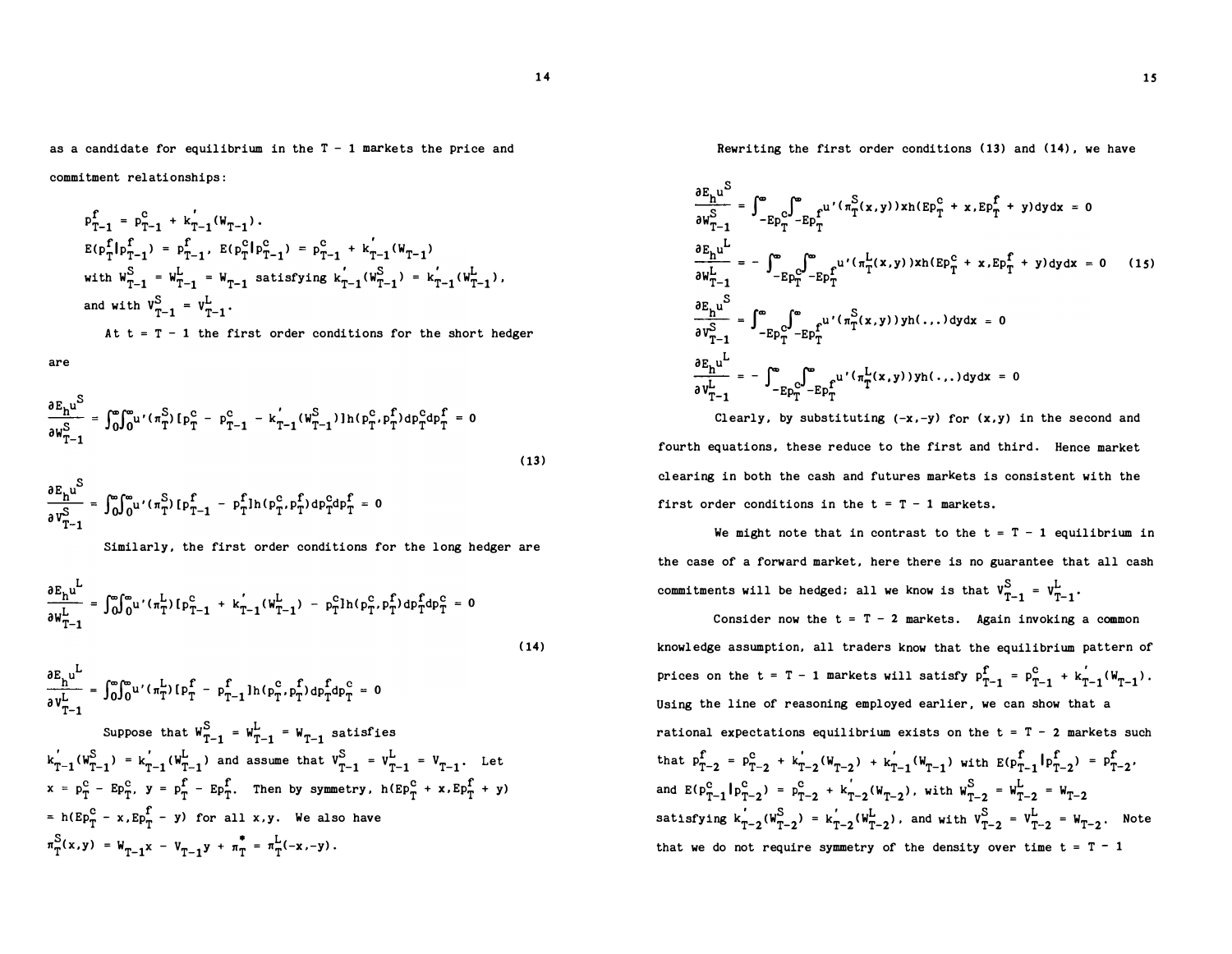prices, since the rational expectations assumption reduces the  $t = T - 1$  market to a forward market. Similarly, the same argument applies to  $t = T - 3, T - 4, ..., 0$ . We formalize this as follows.

Proposition 2. Given an equal number of short and long hedgers, each with identical utility functions and density functions over futures and cash prices, and with the density over  $t = T$  prices symmetric about the mean cash and futures prices, there exists a rational expectations equilibrium which is also a martingale equilibrium, satisfying

$$
p_t^f = p_t^c + \sum_{\tau=t}^{T-1} k_{\tau}^{'}, \qquad t = 0, 1, 2, ..., T-1.
$$

$$
E(p_t^f|p_{t-1}^f) = p_{t-1}^f, \t= 1, 2, ..., T
$$
  
\n
$$
E(p_t^c|p_{t-1}^c) = p_{t-1}^c + k_{t-1}^{'}, \t= 1, 2, ..., T.
$$

We next examine the effects of asymmetric arbitrage on the cash and futures commitments of traders. A natural way to incorporate asymmetric arbitrage into the picture is to assume that if  $h(p_t^c, p_t^f)$  is the density when arbitrage is not permitted, and  $f(p_t^c, p_t^f)$  is the density when arbitrage can occur, then

$$
f(p_{t}^{c}, p_{t}^{f}) = \begin{cases} h(p_{t}^{c}, p_{t}^{f}) & \text{for } p_{t}^{f} \langle p_{t}^{c} + \phi(t) \rangle \\ \int_{p_{t}^{c} + \phi(t)}^{w} h(p_{t}^{c}, p_{t}^{f}) dp_{t}^{f} & \text{for } p_{t}^{f} = p_{t}^{c} + \phi(t) \end{cases}
$$
 (16)  
where  $\phi(t) = \sum_{\tau=t}^{T-1} k_{\tau}$ .

Thus the effect of arbitrage is to concentrate at  $(p_f^c, p_f^c + \phi(t))$  all the probability weight assigned under h to  $(p_f^c, p_f^f)$ for higher values of  $p_f^f$ . Given this specification of f, it immediately follows that h stochastically dominates f in the sense of first degree stochastic dominance (see Quirk and Saposnik (1963)), since, for any  $p_t^C$ , we have

$$
\int_0^{p^f_{t}}\hspace{-1mm}h(\mathbf{p}^c_{t},\mathbf{v})\hspace{-1mm} \text{d} \mathbf{v} \hspace{-1mm} \hspace{1mm} \hspace{1mm} \leqslant \hspace{-1mm} \int_0^{p^f_{t}}\hspace{-1mm}f(\mathbf{p}^c_{t},\mathbf{v})\hspace{-1mm} \text{d} \mathbf{v}
$$

for all  $p_t^f$ , with strict inequality for some values of  $p_t^f$ . By the well known property of dominating distributions,  $E_{\text{h}^{\text{u}}}$   $>$   $E_{\text{f}^{\text{u}}}$  if  $\text{u}$  is monotone increasing in  $p_t^f$ , and  $E_h$ u  $\langle$   $E_f$ u if u is monotone decreasing in  $p_t^f$ . Hence we have the following.

Proposition 3. Arbitrage acts to increase expected utility for short hedgers, and to decrease expected utility for long hedgers.

Proof: For every W.V.  $E_{h^{U}}(\pi^{S(W,V)}) \leq E_{f^{U}}(\pi^{S(W,V)})$  since  $\pi^{S}$  is s s monotone decreasing in  $p_t^{\hat{r}}$  while **u** is monotone increasing in  $\pi^{\hat{S}}$ . Let  $\texttt{w}^*$ ,  $\texttt{v}^*$  maximize  $\texttt{E}_{\texttt{h}}$ u( $\pi^\texttt{S}$ ) and let  $\texttt{w}^*$ ,  $\texttt{v}^*$  maximize  $\texttt{E}_{\texttt{f}}$ u( $\pi^\texttt{S}$ ). Then  $\mathbb{E}_{\textbf{h}^{\text{u}}}(\pi^{\text{S}}(\textbf{W}^{\bullet}, \textbf{V}^{\bullet})) \in \mathbb{E}_{\textbf{f}^{\text{u}}}(\pi^{\text{S}}(\textbf{W}^{\bullet}, \textbf{V}^{\bullet})) \leq \mathbb{E}_{\textbf{f}^{\text{u}}}(\pi^{\text{S}}(\textbf{W}^{\bullet\bullet}, \textbf{V}^{\bullet\bullet})).$  A similar argument establishes the proposition for long hedgers.

When arbitrage is permitted, the first order conditions for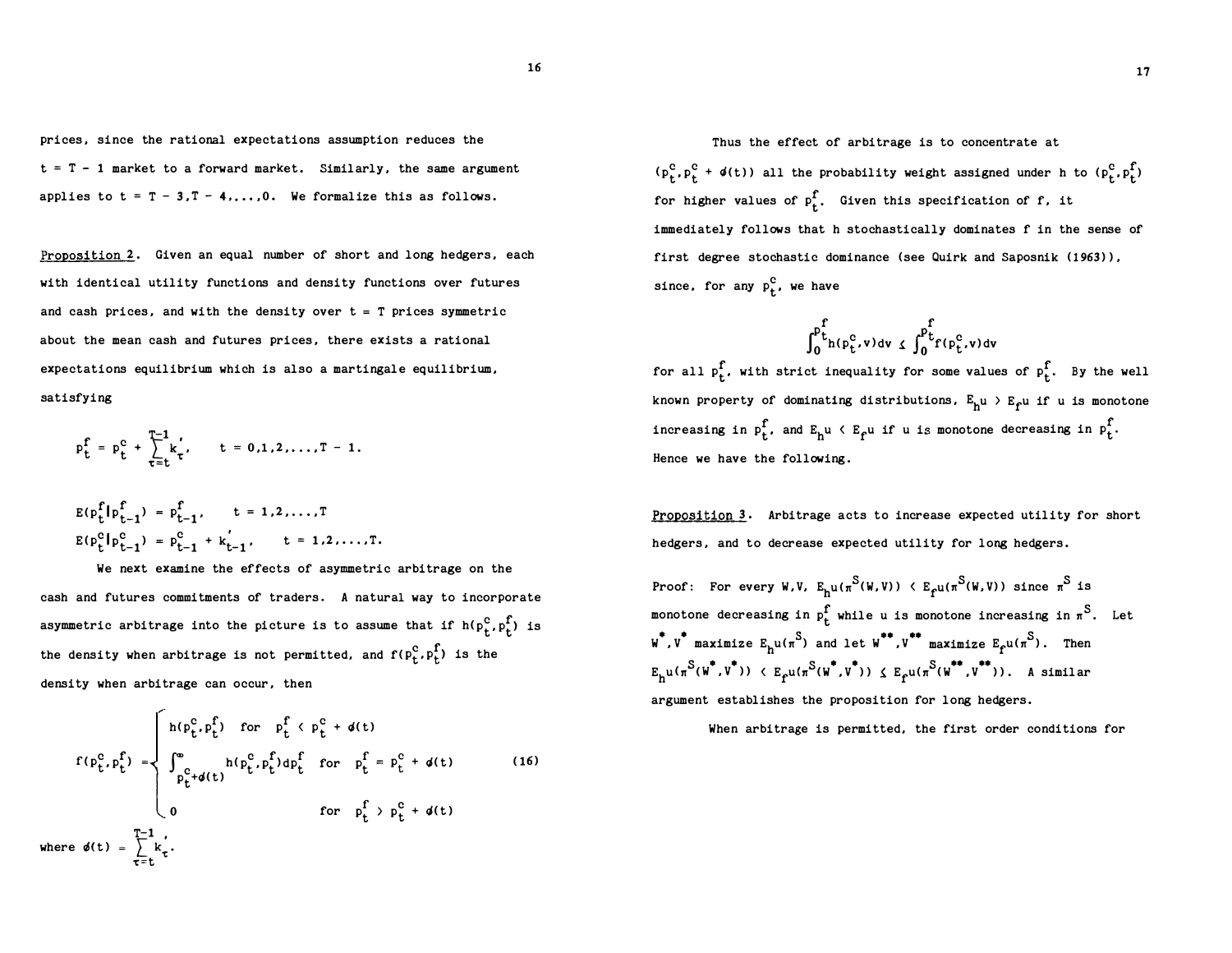short hedgers are given by

$$
\frac{\partial E_{f}u^{S}}{\partial w_{T-1}^{S}} = \int_{0}^{\infty} \int_{0}^{P_{T}^{C}} u'(n_{T}^{S}) [p_{T}^{C} - p_{T-1}^{C} - k_{T-1}^{'}(w_{T-1}^{S})] f(p_{T}^{C}, p_{T}^{f}) dp_{T}^{C} dp_{T}^{C} = 0
$$
\n(17)

$$
\frac{\partial E_{f}u^{S}}{\partial v_{T-1}^{S}} = \int_{0}^{\infty} \int_{0}^{p_{T}^{C}} u'(n_{T}^{S}) \left[ p_{T}^{f} - p_{T-1}^{f} \right] f(p_{T}^{c}, p_{T}^{f}) dp_{T}^{f} dp_{T}^{c} = 0
$$

Let  $\tilde{W}_{T-1}^S$ ,  $\tilde{V}_{T-1}^S$  denote the optimal choices of the short hedger under arbitrage, satisfying (17), and let  $\overline{W}^S_{T-1}, \overline{V}^S_{T-1}$  denote the choices of the short hedger when arbitrage is not permitted, satisfying (13). Evaluate the first order conditions in (17) at  $\vec{w}^S_{T-1}$ ,  $\vec{v}^S_{T-1}$  and consider

$$
\frac{\partial E_{h}u^{S}}{\partial W_{T-1}^{S}} - \frac{\partial E_{f}u^{S}}{\partial W_{T-1}^{S}}, \frac{\partial E_{h}u^{S}}{\partial V_{T-1}^{S}} - \frac{\partial E_{f}u^{S}}{\partial V_{T-1}^{S}}, \text{ evaluated at } \overline{W}_{T-1}^{S}, \overline{V}_{T-1}^{S}.
$$

Then we have

$$
\frac{\partial E_{h}u^{S}}{\partial W_{T-1}^{S}} - \frac{\partial E_{f}u^{S}}{\partial W_{T-1}^{S}}
$$
\n
$$
= \int_{0}^{\infty} [p_{T}^{C} - p_{T-1}^{C} - k_{T-1}^{'}(W_{T-1})] \{ \int_{p_{C}^{C}}^{\infty} [u'(\pi_{T}^{S}) - u'(\pi^{0})] h(p_{T}^{C}, p_{T}^{f}) dp_{T}^{f}] dp_{T}^{C}
$$
\n
$$
\frac{\partial E_{h}u^{S}}{\partial V_{T-1}^{S}} - \frac{\partial E_{f}u^{S}}{\partial V_{T-1}^{S}}
$$
\n
$$
= \int_{0}^{\infty} \int_{p_{T}^{C}}^{m} [f_{T-1}^{f} - p_{T}^{f}] [u'(\pi_{T}^{S}) - u'(\pi^{0})] h(p_{T}^{C}, p_{T}^{f}) dp_{T}^{f} dp_{T}^{C}
$$
\nwhere  $\pi^{0} = \pi_{T}^{S}$  evaluated at  $p_{T}^{f} = p_{T}^{C}$ , with  $W_{T-1}^{S} = \overline{W}_{T-1}^{S}$ ,  $V_{T-1}^{S} = \overline{V}_{T-1}^{S}$ .  
\nIn order to show that arbitrage encourages short hedging, in

effect we need to solve a comparative statics problem where the

exogenous shift involves the change from the density h to the density f. In turn, to solve the comparative statics problem for an arbitrary density h and an arbitrary concave utility function, the signs of (18) and (19) should be determinate. Using integration by parts, it is straightforward to establish that if the utility function satisfies constant or decreasing absolute risk aversion, then (19) is negative for an arbitrary symmetric density h.

Thus we can write (19) as

$$
\int_0^\infty \{\left[u'(\pi_1^S) - u'(\pi^0)\right]\int_0^p T_{(p_{T-1}^f - x)h(p_T^c, x)dx}\Big|_{p_T^c}^\infty
$$
  
\n
$$
-\int_{p_T^c}^\infty (\int_0^{p_T^f} (\rho_{T-1}^f - x)h(p_T^c, x)dx) [u''(\pi_T^S) - u''(\pi^0)] (-v_{T-1}^S)dp_T^f] dp_T^c.
$$
  
\nSince  $\pi_T^S = \pi^0$  when  $p_T^f = p_T^c$ , the first term under the integral  
\nis zero. With the utility function exhibiting constant or decreasing

absolute risk aversion,  $u''''$  > 0, and the second term is negative, so that (19) is negative for an arbitrary symmetric h.

However, the sign of (18) depends on obscure properties of the utility function and the density in the general case. Hence, despite the intuitive appeal of the asymmetric arbitrage argument, it turns out that in the general case, we cannot even show that the presence of arbitrage encourages short hedging (and discourages long hedging), much less that arbitrage leads to a backwardation equilibrium.

Turning to a highly special case, assume h is uniformly distributed and that u is characterized by constant or decreasing absolute risk aversion. Then the term in curved bracket of eq. (18)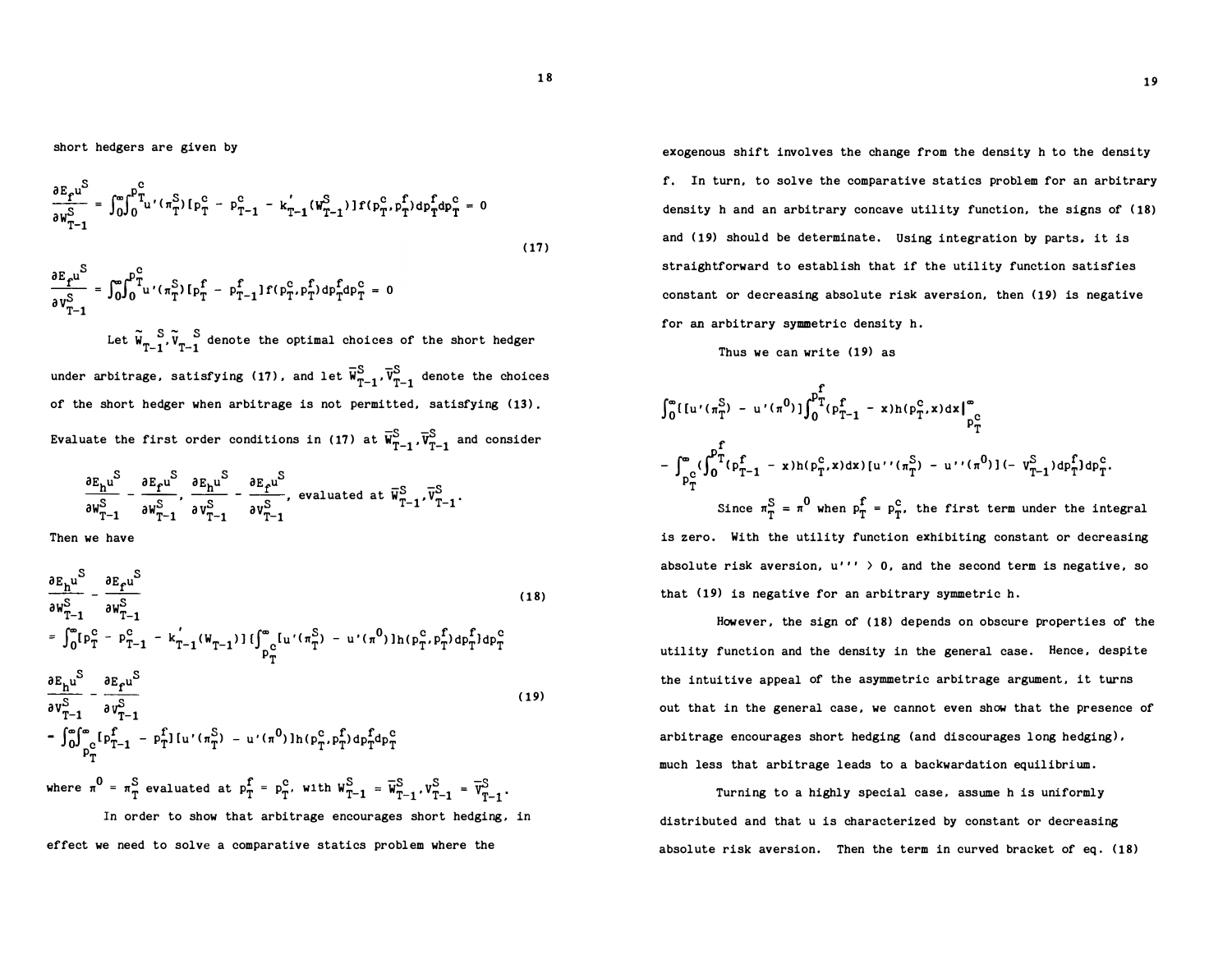will be positive and decreasing in  $p_T^c$ . Hence  $\frac{\partial E_h u^S}{S} - \frac{\partial E_f u^S}{S}$ Hence  $\frac{S}{\partial w_{T-1}^S}$  -  $\frac{S}{\partial w_{T-1}^S}$  is negative, evaluated at  $\overline{w}^S_{T-1}$ ,  $\overline{v}^S_{T-1}$ . Similarly, since u'( $\pi^S_T$ ) - u'( $\pi^O$ ) is increasing in  $p_T^f$  and h is uniformly distributed,  $\frac{\partial E_{h} u^S}{\partial v_{T-1}^S} - \frac{\partial E_{f} u^S}{\partial v_{T-1}^S}$  is

negative, evaluated at  $\overline{w}_{T-1}^S$ ,  $\overline{v}_{T-1}^S$ .

At a regular maximum (a stable equilibrium), and assuming that

W and V are technical complements ( $\frac{\partial^2 E_{U}S}{\partial W \partial V}$   $>$  0), it follows that  $\overline{W}_{T-1}^S$  >  $\overline{W}_{T-1}^S$  and  $\overline{V}_{T-1}^S$  >  $\overline{V}_{T-1}^S$ , as shown in Figure 1.

In Figure 1, the solid lines identify the (W,V) combinations

that set  $\frac{\partial E u^S}{\partial w_{T-1}^S} = 0$  and  $\frac{\partial E u^S}{\partial v_{T-1}^S}$ O given the density h, while the dashed

lines identify the combinations that set these expressions equal to zero, given the density f. As indicated, the introduction of arbitrage into a situation in which h is uniform shifts these curves so as to produce an increase in both the cash and futures commitments of short hedgers, given the prices  $p_{T-1}^{\text{f}}$ ,  $p_{T-1}^{\text{c}}$  such that  $p_{T-1}^{\text{f}} = p_{T-1}^{\text{c}} + k_{T-1}^{\prime}$ ,  $E(p_T^{\text{f}}|p_{T-1}^{\text{f}}) = p_{T-1}^{\text{f}}$ ,  $E(p_T^{\text{c}}|p_{T-1}^{\text{c}}) = p_{T-1}^{\text{c}} + k_{T-1}^{\prime}$ . A similar argument establishes that the cash and futures commitments of long hedgers are both reduced by the introduction of arbitrage in this situation.

It follows from this that looking at hedging activities only, introducing asymmetric arbitrage leads to a situation in which there is an excess supply of futures contracts at the martingale equilibrium, and an excess demand for cash holdings of the commodity,



#### FIGURE 1. Effect of Arbitrage on Short Hedging Commitments

#### (Uniform density h)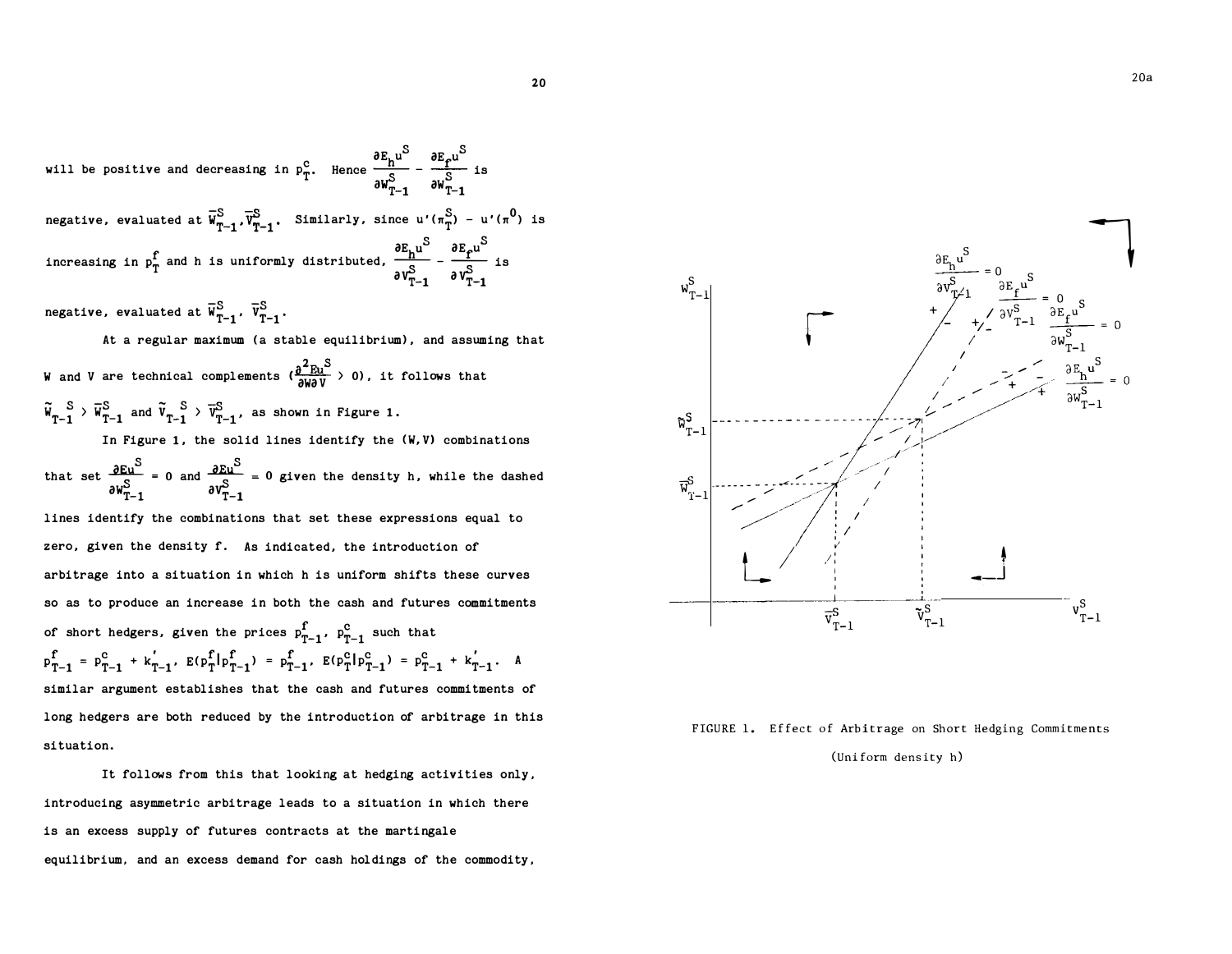at t = T - 1. To clear markets, the futures price  $p_{T-1}^{\uparrow}$  falls and the cash price  $p_{T-1}^c$  rises.

Proposition 4. Given an equal number of short and long hedgers, all with identical utility functions and densities over cash and futures prices, assume (1) when arbitrage is prohibited, the density  $h(p_{\varphi}^c, p_{\varphi}^f)$ is uniform; (2) cash and futures commitments are technical complements for one another; (3) the utility function is characterized by constant or decreasing absolute risk aversion. Then the effect of introducing arbitrage is to lower the futures price at  $t = T - 1$  and to raise the cash price at  $t = T - 1$ , both relative to the equilibrium prices when arbitrage is prohibited.

Proposition 4 provides some highly restrictive sufficient conditions for the effect that Houthakker argued was due to arbitrage, with arbitrage encouraging short hedging and discouraging long hedging. Note, however, that even under the highly restrictive conditions of Proposition 4, there is no guarantee that the equilibrium when arbitrage is present is a backwardation equilibrium. The reason is that the introduction of arbitrage makes short hedging more attractive in part because it lowers the expected value of the futures price at time T, since the upper tail of the density h is lopped off by arbitrage. What is required for arbitrage to lead to backwardation is not simply that short hedging be encouraged and long hedging be discouraged; net short hedging must be encouraged enough so that the fall in the futures price at  $t = T - 1$  more than compensates

for the fall in the expected value of the futures price at  $t = T$ . This requires restrictive quantitative conditions on the utility function and on the density, beyond the conditions specified in Proposition 4. It is clear that the presence of asymmetric arbitrage is at best a tenuous argument for a backwardation equilibrium.

One other point should be made about the pattern of futures prices under asymmetric arbitrage, given the rational expectations framework. The common knowledge assumption that underlies rational expectations equilibria guarantees that the only effect that asymmetric arbitrage will have so far as backwardation (or a contango) is concerned is in the  $t = T - 1$  market. The reason for this is that whatever is the relationship between the market clearing cash and futures prices on the  $t = T - 1$  markets, this relationship will be inferred by all traders at a rational expectations equilibrium at  $t = T - 2$ . Similar arguments apply to  $t = T - 3, T - 4, \ldots, 0$ . Backwardation (or a contango) can only occur in the  $t = T - 1$  markets. This means that at a rational expectations equilibrium. the upper limit on the futures price imposed by arbitrage does not constrain the equilibrium in any period prior to  $T - 1$ , and the futures market is reduced to a simple forward market in all such prior periods. The futures price in such periods simply equals the cash price plus carrying costs to maturity of the futures contract, and there is no role for speculation to play, since the futures market attains a martingale equilibrium. This might be viewed as a rationalization of sorts for the widespread use of two period models in the literature on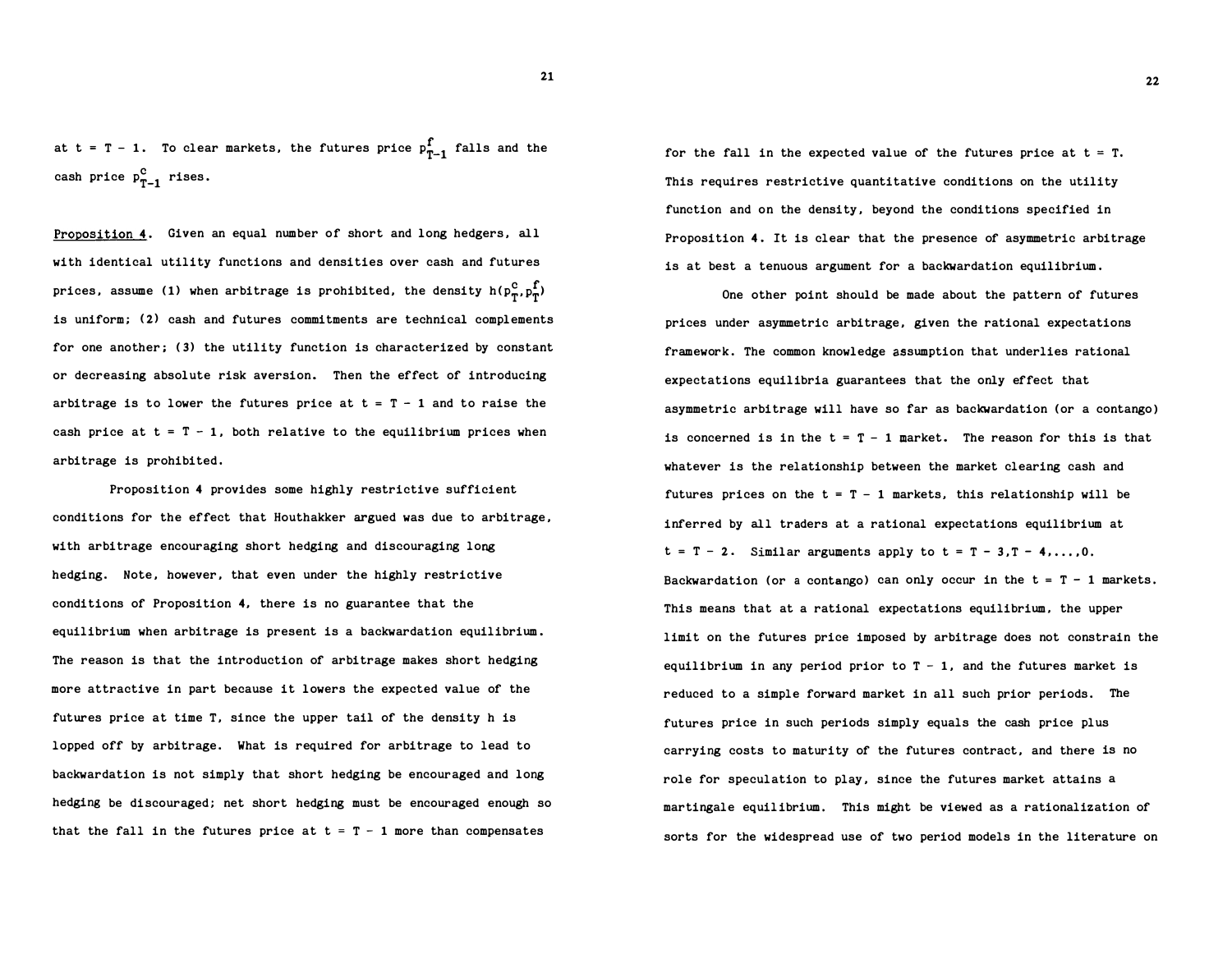futures markets, or, more correctly perhaps, an argument shedding some doubt as to the use of the rational expectations framework in analyzing a speculative market.

#### 5. Conclusion

In this paper we have explored the implications of asymmetric arbitrage on the pattern of prices on a futures market, and in particular we have looked into the question as to whether asymmetric arbitrage is a force making for backwardation. Our conclusions are generally negative. If the futures market is a forward market, then in a rational expectations framework, asymmetric arbitrage has no effect on the pattern of futures (or cash) prices. If we are dealing with a true futures market, then arbitrage will typically have some effect on the pattern of hedging and hence on the pattern of futures prices. However, there is no clear-cut conclusion that the introduction of arbitrage acts to encourage short hedging and to discourage long hedging; generally this depends on the specific properties of the joint density over cash and futures prices and on the specific properties of the utility function. Furthermore, even when it is known that short hedging increases and long hedging decreases because of the introduction of arbitrage, this does not imply that a martingale equilibrium becomes a backwardation equilibrium; this requires further quantitative restrictions.

#### **REFERENCES**

- Anderson, R. W. and Danthine, J. ( 1983) . "Hedger Diversity in Futures Markets." The Economic Journal 93:370-389.
- Baese!, J. and Grant, D. (1982). "Equilibrium in a Futures Market." Southern Economic Journal 49:320-329.
- Danthine, J. (1978). "Information, Futures Prices, and Stabilizing Speculation." Journal of Economic Theory 17:79-98.
- Fort, R. D. and Quirk, J. (1984). Normal Backwardation and the Flexibility of Futures Contracts. Social Science Working Paper, No. 467, Division of Humanities and Social Sciences, California Institute of Technology, Pasadena, California. (revised).
- Hicks, J. R. (1965). Value and Capital Oxford: Clarendon Press, 2nd edition.
- Houthakker, H. (1957). "Can Speculators Forecast Prices?" Review of Economics and Statistics 34:143-151.
- (1959). "The Scope and Limits of Futures Trading." In The Allocation of Economic Resources, edited by M. Abramovitz, et al., Stanford: Stanford University Press, pp. 134-159.
- Kaldor, N. (1939). "Speculation and Economic Stability." Review of Economic Studies 8:196-201.